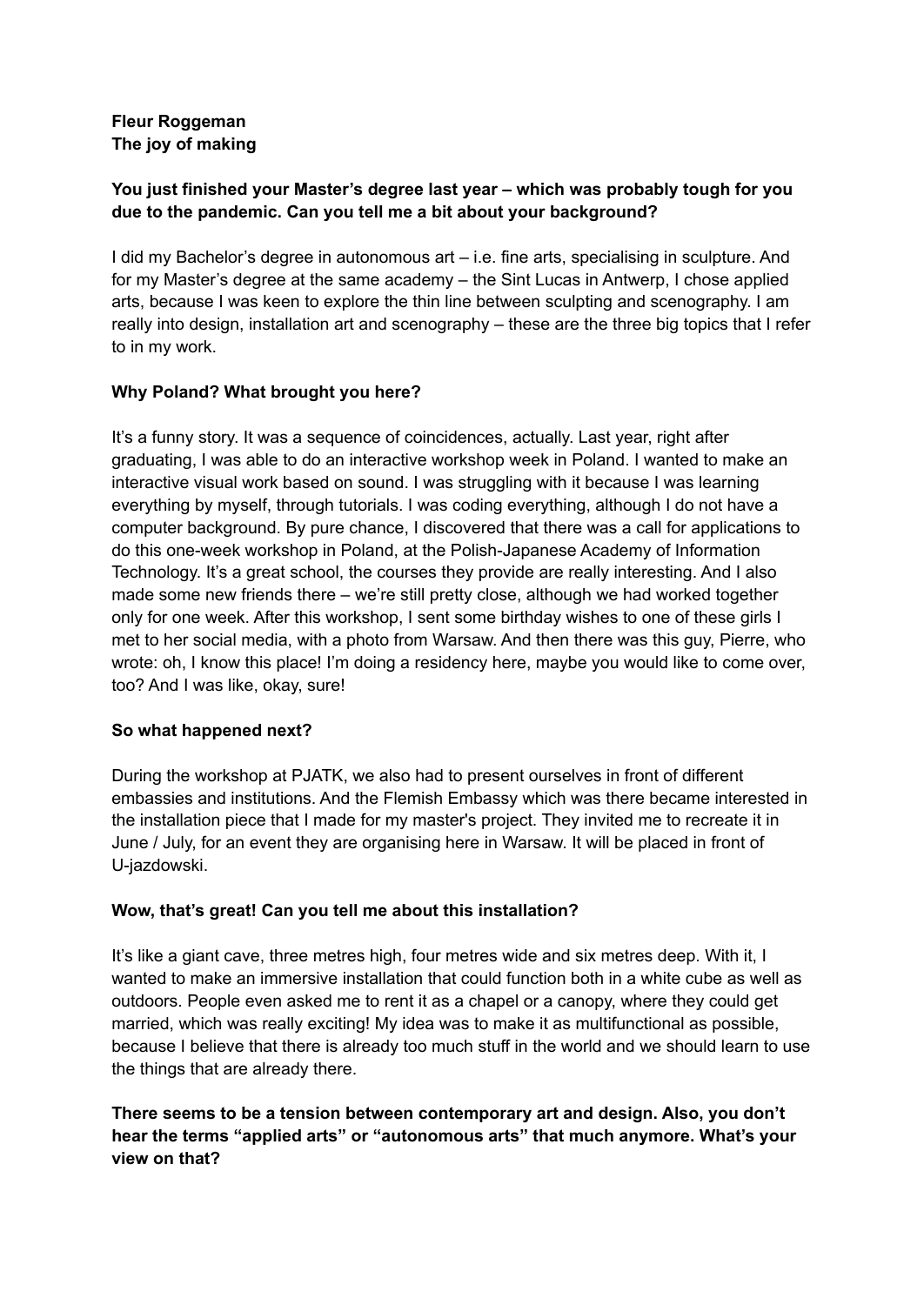I had the opportunity to try something new while at school. As I mentioned, when I finished my Bachelor's degree, I was able to shift between applied and fine arts. However, this was the first year that it was done at Sint Lucas and I was the only person who moved from the fine arts to applied arts department. With that, I didn't feel enough support. I shared a class with all those cool graphic designers and illustrators, who eventually became my friends, but when I was to present my own work, the teachers would not understand my approach.

## **Perhaps they were trained as craftsmen, perfecting certain (mostly manual or visual) skills?**

Yes, and within the 'fine arts' section, there is a different philosophy. But on the other hand, I went to a Steiner School before, which is a specific kind of high school, where you can learn woodworking, knitting, etc. I am also really inspired by design and scenography – for me, it's a way to 'swallow' people, I mean, the visitors, into my world. On the other hand, what I dislike about fine arts is that there is too much of a distance between the object and the spectator: be it a sculpture or a painting. What I care about is to trigger the senses – which is why I also work a lot with sound. It's something you don't see, it evaporates so easily: it's there for a moment and then it's gone – this is fascinating.

## **What will you be working on while on this residency?**

Ever since I arrived, I have been thinking a lot about my practice, trying to pinpoint where – and who – I am. Am I a designer? Am I a scenographer? Am I a sculptor? Or an installation artist? Is it allowed to be all of this at the same time? I find it hard to answer those seemingly simple questions, because apart from my own work, I started to create a business platform to help my parents with their catering business (they cater to a lot of weddings, so I'm also helping them out with styling etc), and I also organise a festival called Nectar. So my answer is always: "I do a lot of stuff"…

As for the residency here, I am revisiting an installation I made for my Bachelor project. It was a series of round plexiglass plates, which I am recreating using recycled Plexi that I can print on. The residency made it possible for me to just enjoy the practice of making stuff: I started to do embroidery again, which for me is a very meditative act. I have also been playing with clay, gathering a lot of prints – and all of this without the feeling of getting stuck in my head. It feels as if I started breathing again, I am having fun again! I also bought an analogue camera, and although some pictures came out a bit distorted, I kind of liked it. All these visuals – the patterns I embroider, the photos etc – will be printed on recycled plexiglass plates and installed one next to another in the final piece. The transparency of the Plexi is key: it's like a transparent sketchbook, or archive, and it also represents my transparency towards the audience – a sincerity that is very important for me. I strongly believe that my joy and peace of mind I felt while making the work is captured in it and transferred onto the audience.

#### **Will this also be an immersive installation for the viewers to enter?**

Yes. As mentioned before, I am very much inspired by scenography. As Es Devlin, a well-known scenographer and a huge inspiration of mine, once said during a Ted Talk, when you are standing outside a church (she was referring to the All Saints Church in Tudeley with stained glass windows by Marc Chagall from 1967), the windows don't "speak", the glass is black. But when you look at it from